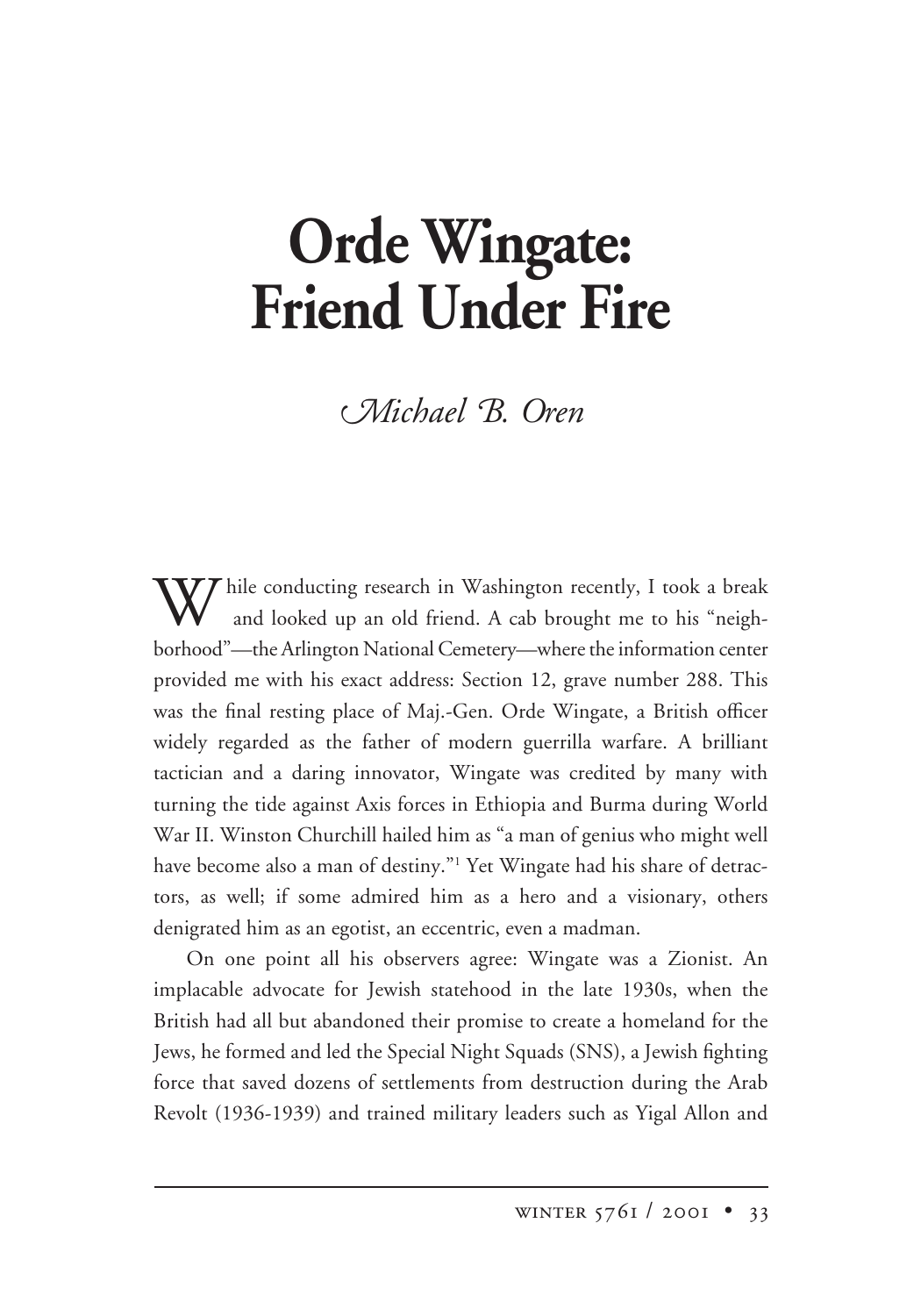Moshe Dayan, who would later form the core of the Israel Defense Forces. Wingate dreamed of one day commanding the first Jewish army in two thousand years, and of leading the fight to establish an independent Jewish state in the land of Israel.

A vivid literature has grown up around Wingate. The earliest books about him were penned by war correspondents and comrades-in-arms, mostly those who served with him during the campaigns in Burma and Ethiopia. Slender works by Charles Rolo, Bernard Fergusson, Wilfred Burchett, Leonard Mosley and many others told of Wingate's dash and endurance, his coolness under fire and his unflagging leadership.<sup>2</sup> But for every favorable account of Wingate, another emerged assailing him. Particularly censorious were Britain's official military historians, I.S.O. Playfair and Woodburn Kirby.<sup>3</sup> Though bound by tradition to be dispassionate and fair, these writers went out of their way to denounce Wingate as solipsistic, unstable and impudent.

So contrasting were these portraits that additional works were later written—most notably Peter Mead's *Orde Wingate and the Historians* and David Rooney's *Wingate and the Chindits—*to reconcile them. A more nuanced Wingate also emerged from a number of biographies, which went beyond specific military campaigns to cover his entire life. *Orde Wingate* by Christopher Sykes highlighted the pivotal place that Zionism held in Wingate's thinking. Exhaustive in its details, scrupulously balanced, the book remained ambivalent about its subject, much as Sykes was about Zionism in general. Wingate becomes more categorical and sympathetic in Trevor Royle's biography, *Orde Wingate: Irregular Soldier*, published in 1995. Though Royle provides few additional facts beyond those put forth by Sykes, by adopting a less academic tone he makes Wingate more accessible.<sup>4</sup>

These biographies continued what was essentially an internal British debate. In Israel, on the other hand, history books and school texts have always lauded Wingate as a heroic, larger-than-life figure to whom the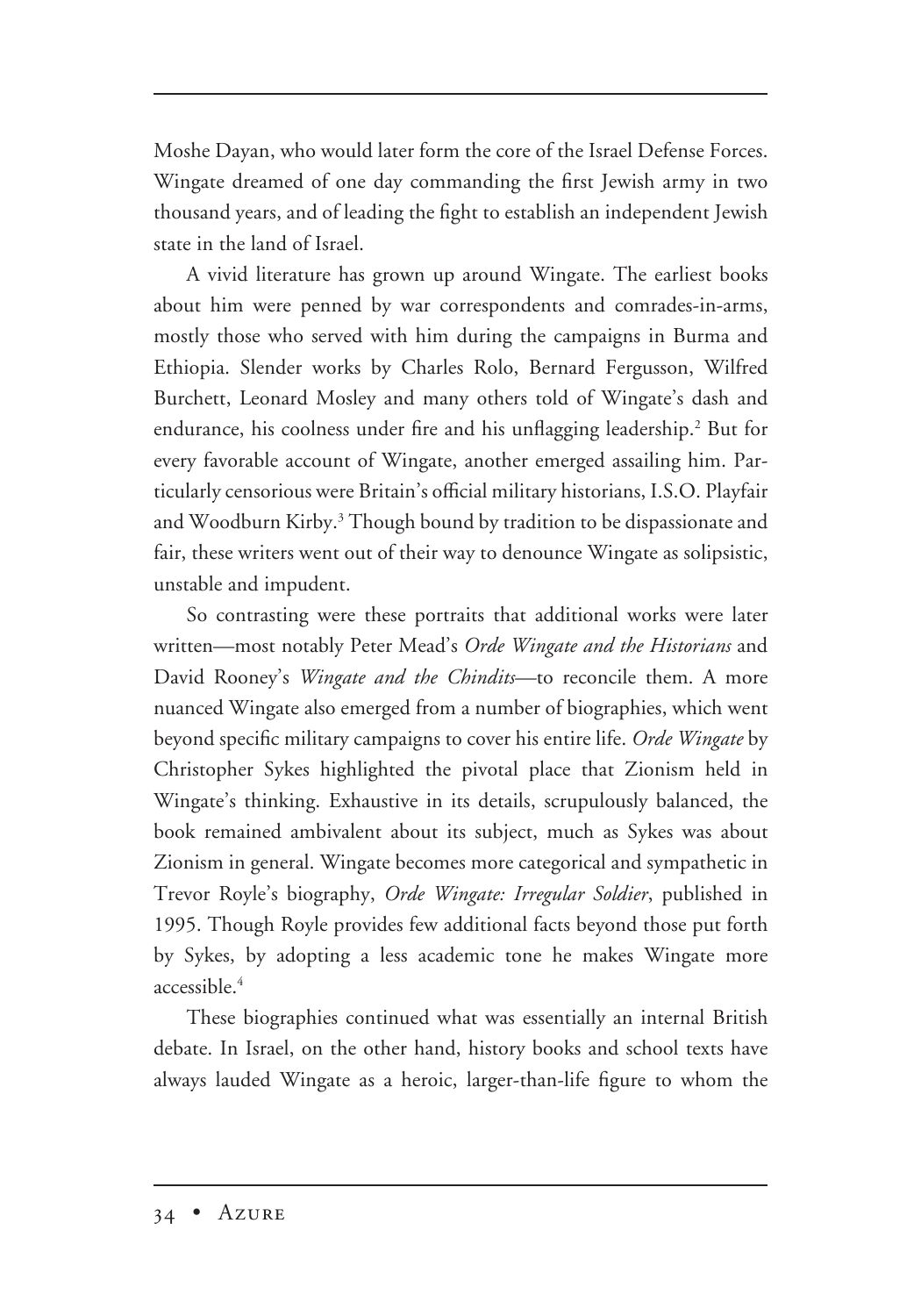Jewish people owed a deep and enduring debt. Israel Carmi, who had fought under Wingate in the SNS, portrayed his contribution to the Zionist effort in glowing terms in a memoir, *In the Path of Fighters*, while Avraham Akavia, another SNS veteran, sympathetically depicted his commander's full career in *Orde Wingate: His Life and Works*. 5

In recent years, however, as the heroes of the Zionist movement have been increasingly criticized by Israel's "new historians," the figure of Wingate has come under fire in the Jewish state. Taking the lead has been the journalist-historian and best-selling author Tom Segev. In March 1999, in reviewing Yigal Eyal's *The First Intifada*, a study of the Arab Revolt, Segev described Wingate as "quite mad, and perhaps a sadist, too," and reproved Eyal for "turn[ing] a blind eye to the war crimes committed by Orde Wingate and his men."6 In his own book published a few months later, *Days of the Anemones: Palestine During the Mandatory Period*, Segev portrays Wingate as delusional and homicidal, "a madman" who "employed terror against terror." Though he does cite praise for Wingate from David Ben-Gurion, Chaim Weizmann and Moshe Sharett, Segev refuses to grant him any redeeming qualities, even as a military commander.<sup>7</sup>

One might have expected the wholesale disparagement of a man who had until now been universally revered by Israelis to spark a wave of criticism. Instead, Segev's revisionist view has hardly been noticed by the Israeli press. One prominent exception was Gideon Levy, a columnist for the daily *Ha'aretz*, who wrote an article in July 1999 praising Segev's exposure of Wingate as "an oddball with sadistic tendencies" and a "villain" who "tortured Arabs." Segev has performed an invaluable service by exposing "the dark sides" of the Wingate myth, Levy wrote, and called for the inclusion of those "dark sides" in the public school curriculum.<sup>8</sup> So successful was Segev in recasting Wingate's image that a month later, in reviewing a new biography of Israel's first Sephardi chief rabbi for *Ha'aretz*, Yehiam Padan noted regretfully that Wingate "was, until this year, considered a friend of Israel."9 Though calls to change the way Israelis are taught about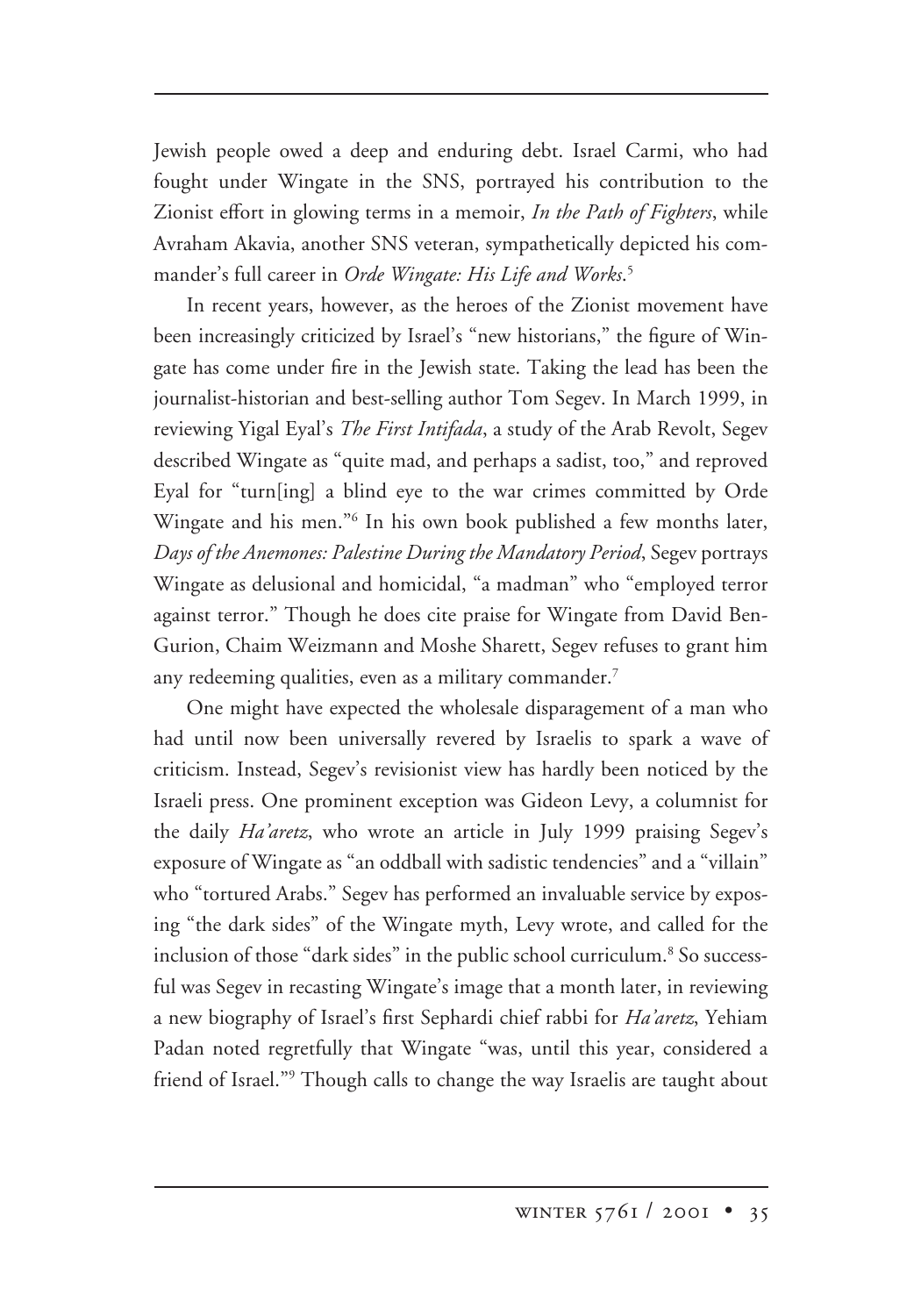Wingate have not yet been heeded—most textbooks continue to portray him glowingly—the Education Ministry's recently published history text, *A World of Changes* (1999), is the first government-sponsored textbook covering this period to ignore Wingate's contributions to Zionism entirely.10

It is significant, then, that just as Wingate has come under fire in Israel, a new biography by British authors has appeared casting him in a positive light. *Fire in the Night: Wingate of Burma, Ethiopia and Zion*, by John Bierman and Colin Smith, is the most comprehensive biography to date. Here, Wingate appears in his full complexity, his pugnaciousness and peculiarities, his brilliance and courage. It is a book that must be read by anyone who wishes to understand this influential Zionist figure.

Journalists stationed in Cyprus, Bierman and Smith have extensive experience covering the Middle East, and show no particular affection for Israel. On the contrary, their text bristles with barbs against the Jewish state ("not quite the 'light unto nations'" that Wingate intended) and its army (a tool of "territorial expansion," demolishing Arab houses "*con brio* on the occupied West Bank and Gaza Strip").<sup>11</sup> But despite their feelings for Israel, and despite their failure to consult the wealth of Hebrew-language sources about Wingate—surely the book's greatest flaw—*Fire in the Night* captures the nature of Wingate's Zionism, and the impact it had on his actions in Palestine. Wingate, the authors realize, saw Jewish independence in the land of Israel as more than just a historical imperative. It was the driving force of his life.

Tharles Orde Wingate was born in 1903, one of seven children in a strict Protestant family. "On Sundays," write Bierman and Smith, "the entire family dressed in black, attended… prayer meetings… in the morning, and devoted the rest of the day to Bible studies and other 'improving' pastimes."12 Both his father and grandfather were army officers who became missionaries, and were devoted, among other pursuits, to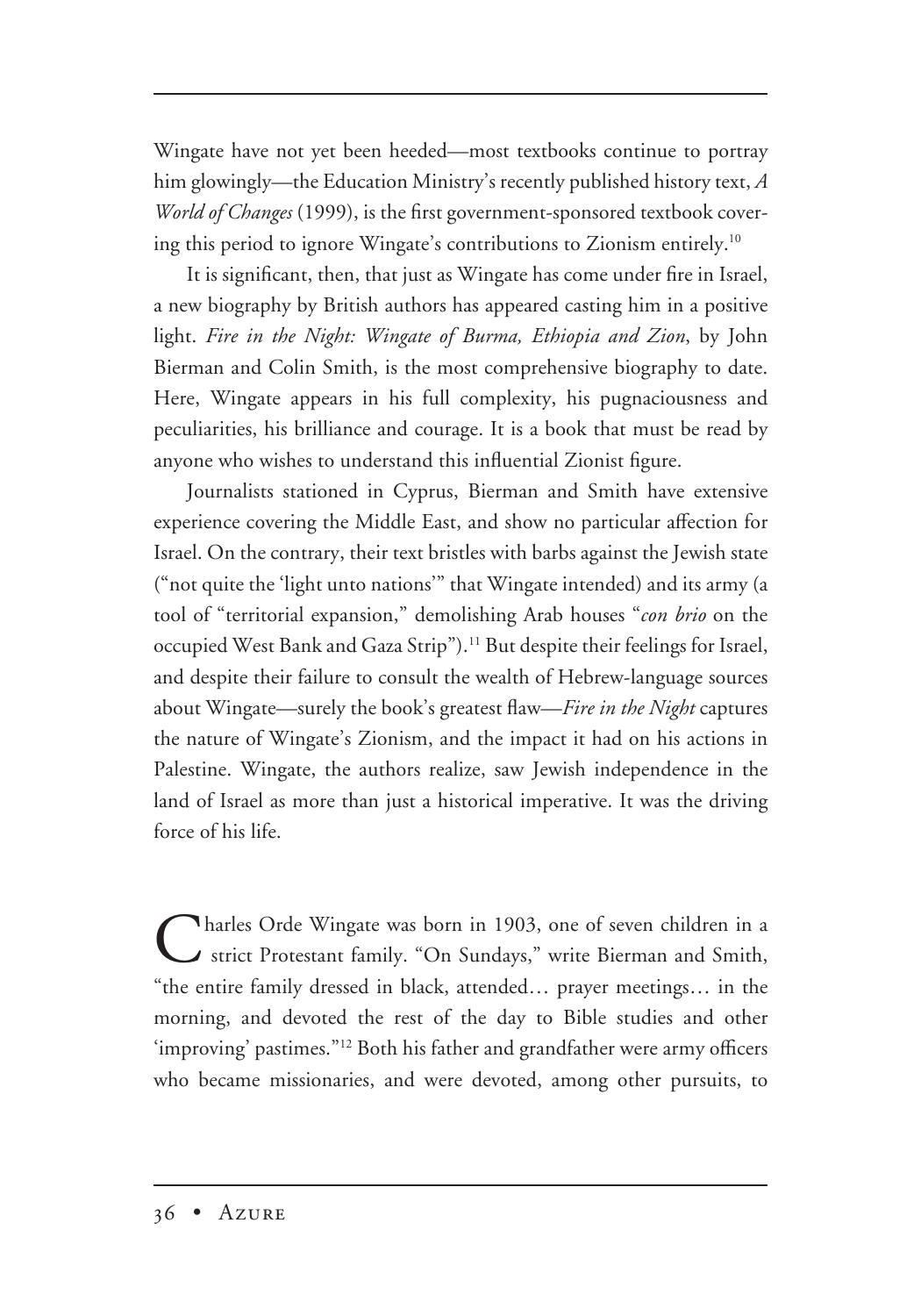converting the Jews. Though often poor, the Wingates came from distinguished Norman and Scottish stock, and among Orde's prominent cousins were Sir Reginald Wingate, the governor of Sudan, and T.E. Lawrence, who gained fame for his exploits in Arabia during World War I.

As a student, Wingate proved to be unexceptional, disinterested in sports and socially inept. Though often discouraged and depressed, Wingate harbored a strong sense of his own destiny, a conviction that he was fated to do great things, lead armies, liberate nations. After graduating from military academy in 1923, he mastered Arabic at London's School of Oriental Studies and secured a post with the Sudan Defense Force. Fighting bandits, he developed the hit-and-run and night-fighting tactics he would later use, to such devastating effect, in much larger battles. "A most successful expedition conducted with great dash and judgment," the force's commander commented on one long-range patrol which Wingate commanded.<sup>13</sup> Yet Wingate also experienced prolonged bouts of depression—"nervous attacks," he called them, which he was able to endure only by ceaseless repetition of the phrase "God is good"—and began exhibiting some of the eccentricity that later became his trademark: Eating raw onions, steeping tea through his socks, greeting guests in the nude.

In the Sudan in 1933 Wingate became fascinated, as were many explorers at the time, by the prospects of finding the mythic oasis of Zerzura. Planning an expedition to locate it, he corresponded with Count Laudislaus Almasy, the renowned Hungarian archaeologist who would later serve as the model for *The English Patient*. Though Wingate never found Zerzura, he conducted pioneering cartographic research that was hailed by the Royal Geographic Society. En route to present his findings in London, he met a beautiful, independent-minded and outspoken young woman, Lorna Patterson, whom he married soon afterward.

In September 1936, Wingate was assigned to an intelligence post with the British Mandatory forces in Palestine, and given the rank of captain. Previously, he had had no close relations with Jews and no direct knowledge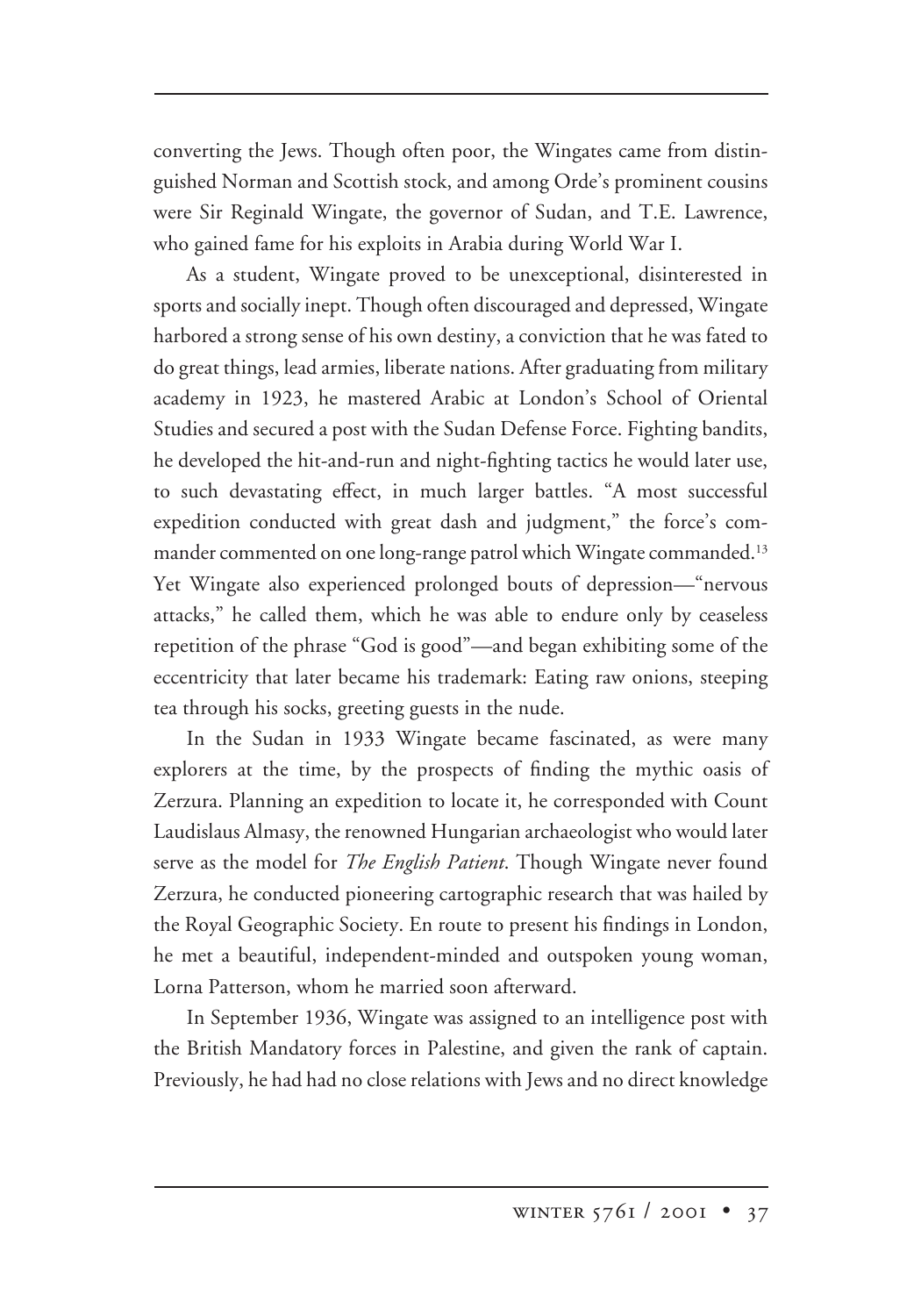of Zionism. This would change radically, as would the course of his life, over the following weeks. Though his linguistic training and military experience predisposed him to accept the pro-Arab views of most British officials, Wingate began to read intensively about the history of Palestine and the *yishuv* (the pre-state Jewish community) and emerged a committed Zionist. He visited Jewish settlements around the country, taught himself Hebrew, and earned the trust and friendship of Zionist leaders Chaim Weizmann and Moshe Sharett. Critiquing British policy in Palestine in a letter to his cousin Reginald, Wingate wrote:

The Jews are loyal to the empire. The Jews are men of their word—they have always been so—in fact it is the gentile's main complaint against them. There are fifteen million Jews in the world. Palestine will take over a million within seven years. You can have no idea of what they have already done here. You would be amazed to see the desert blossom like a rose; intensive horticulture everywhere—such energy, faith, ability and inventiveness as the world has not seen. I have seen the young Jews in the *kvutzot* [kibbutzim]. I tell you that the Jews will provide soldiery better than ours. We have only to train it. They will equip it.<sup>14</sup>

Wingate urged Britain to "advance the foundation of an autonomous Jewish community with all the means in its power," adding portentously: "For pity's sake, let us do something just and honorable before it [world war] comes. Let us redeem our promises to Jewry and shame the devil of Nazism, Fascism and our own prejudices."15

Wingate was eager to dedicate his talents to this cause, and he did not have far to look. The grand mufti of Jerusalem had recently launched a coordinated military and economic rebellion aimed at ousting the British from Palestine and bringing the Zionist enterprise to an end. This insurrection was then at its apogee, with Jewish settlements cut off and thrown on the defensive. Wingate proposed to create units of swift-moving, hard-hitting commandos who would take the initiative and strike Arab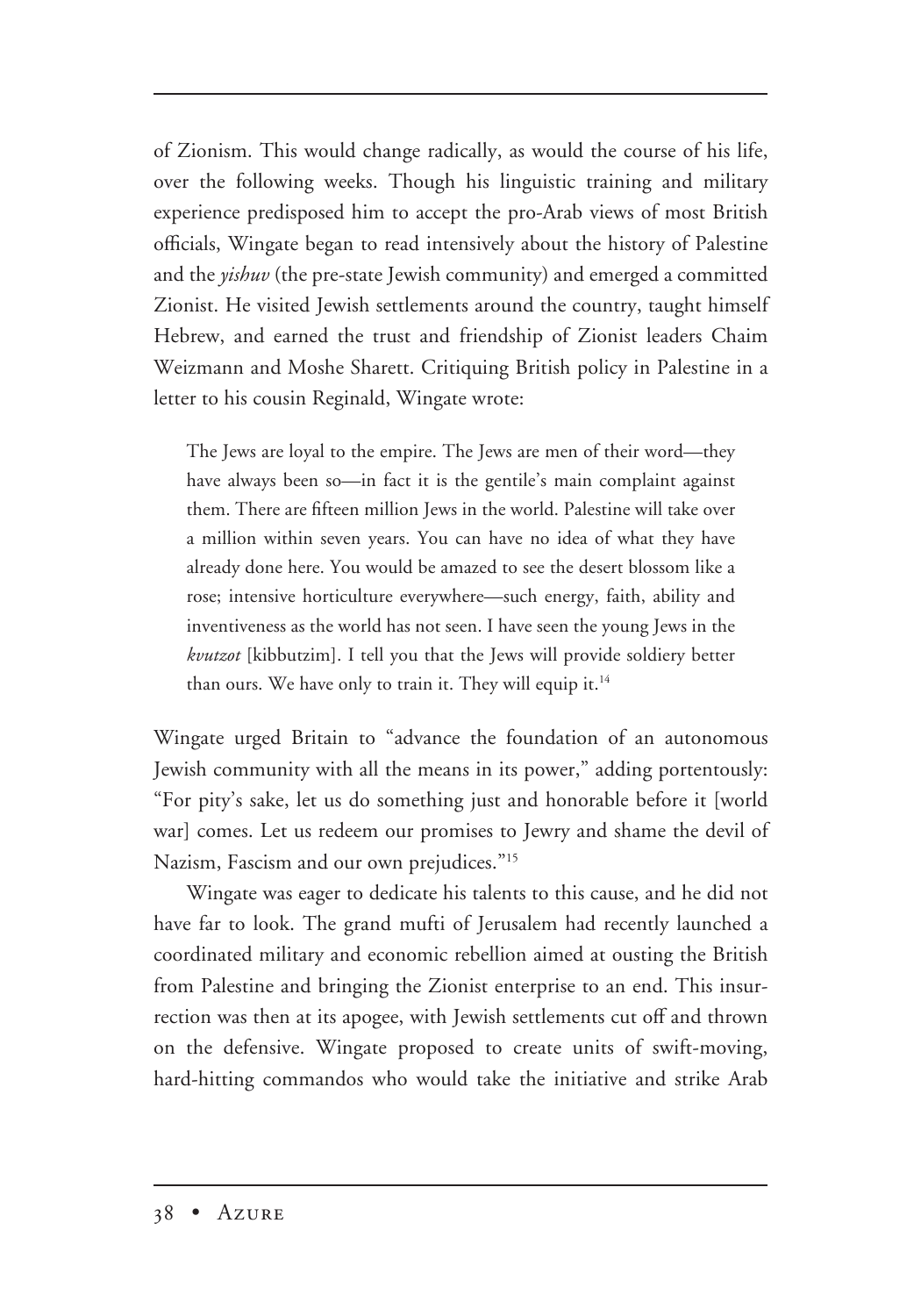guerrillas in the villages that hosted them. The notion of arming Jews against the Arabs appalled the British authorities, but Wingate outflanked them, taking his plan to the commander of Britain's Middle East forces, Gen. Archibald Wavell, who would remain his mentor throughout the campaigns of Palestine, Ethiopia and Burma.

With Wavell's approval, Wingate set up the Special Night Squads, a mixed force of British officers and Jewish supernumeraries. Headquartered at Kibbutz Ein Harod in the Jezreel Valley, close to the spring where the biblical Gideon—Wingate's hero—had his camp, the SNS succeeded in all but ending Arab attacks in the north. An entire generation of future IDF commanders would learn their tactics from Wingate, adopt his disregard for rank and protocol, and accept his demand that officers set an example by leading their men into battle—the origin of the legendary IDF battle cry *aharai* ("after me"). "You are the first soldiers of the Jewish army," he would remind his men before embarking on a mission, and he would declaim to them passages from the Bible describing the country they would pass through and prophesying their victory.16 For them, Wingate was never Orde, or even "commander," but simply *hayedid—*the friend.

Wingate's comrades and subordinates, Christians and Jews alike, would remember him as a man of unlimited stamina, with an uncanny sense of direction and a total absence of fear. "A most extraordinary man," said Lt. Rex King-Clark. Capt. John Hackett painted him as a "puritanical, fireeating, dedicated, Round Head type Cromwellian soldier with a Bible in one hand and an alarm clock in the other." "We were amazed," recalled SNS veteran Tzvi Brenner, describing his first patrol with Wingate. "Only he was capable of leading us in such territory and with such confidence."<sup>17</sup> In a skirmish at Dabburiya in July 1938, Wingate was struck by a number of bullets early on and was bleeding profusely, but continued to give orders until his men had won the battle—an act of heroism for which the British army awarded him one of its highest honors, the Distinguished Service Order.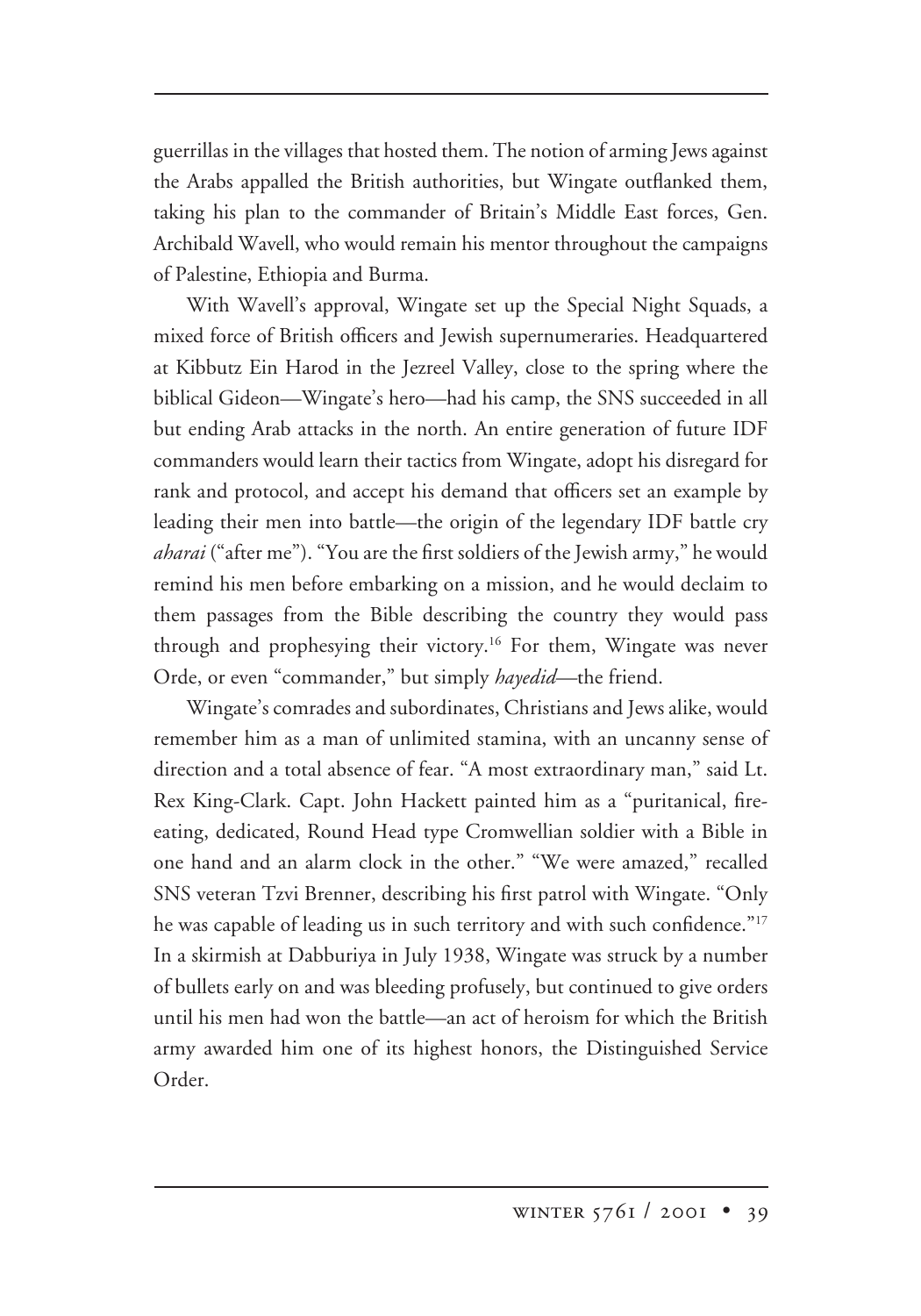But there was also a less heroic side to Wingate: An irascible, moody, mercurial side. He was known to strike soldiers who disappointed him, and to employ collective punishment against Arab villagers suspected of aiding guerrillas. Bierman and Smith describe how, after learning of the murder of his close friend, Ein Harod leader Haim Sturmann ("A great Jew," Wingate eulogized him, "a friend of the Arabs, who was killed by the Arabs"18), the commander of the SNS led his men in a rampage in the Arab section of Beit Shean, the rebels' suspected base. During the raid, Wingate's forces damaged property and wounded several people—a number of them mortally, according to some accounts.<sup>19</sup>

For the British army, though, it was not Wingate's excesses that proved insufferable but his advocacy of, and success with, the Jews. Thus, when Wingate requested home leave to London a few weeks after he was wounded at Dabburiya (and in the wake of narrowly escaping assassination at the hands of Arab assailants), his superiors were only too happy to comply. It was October 1938, the time of the Munich Conference and Britain's sellout of Czechoslovakia, and of the beginning of Britain's final retreat from the promises of the Balfour Declaration. Wingate took advantage of his time in London to lobby tirelessly for the Zionist cause. He urged the Zionist leadership to present Britain with an ultimatum—either honor its pledges or forfeit the Jews' loyalty—and argued the Zionist case in the press and before Colonial Secretary Malcolm MacDonald. Returning to Palestine in December, he found himself barred from further contact with the SNS, which was disbanded soon thereafter, and transferred back to Britain.

In May 1939, the notorious White Paper was issued, imposing crippling restrictions on Jewish immigration and land purchases in Palestine. Wingate, however, remained undeterred. With the outbreak of World War II, he campaigned for the immediate creation of a Jewish state in Palestine and a Jewish army, which he saw as "a necessity of the moral strategy of this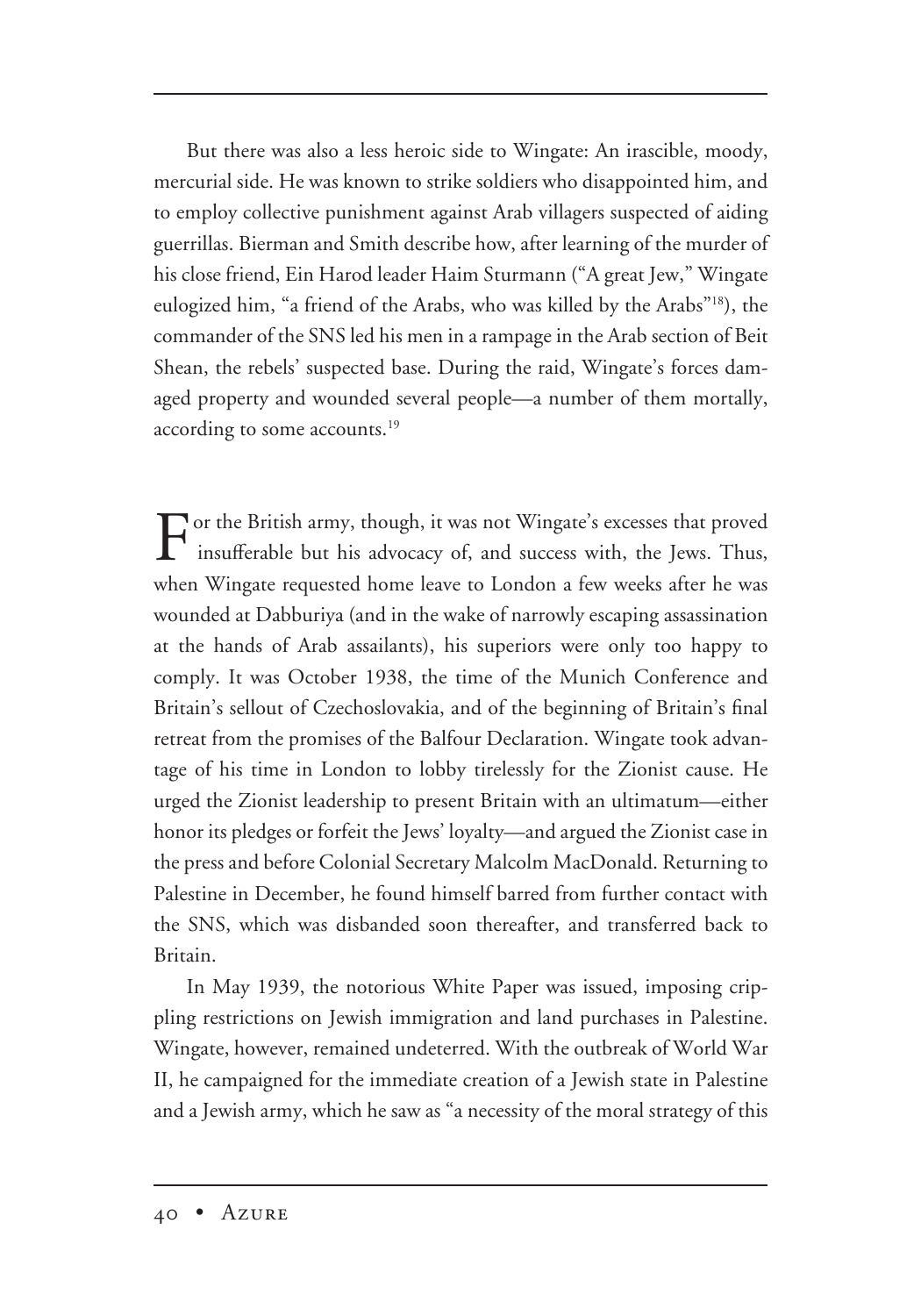war... for human justice and freedom."<sup>20</sup> He nearly fell out with the Zionist leadership, which he found insufficiently aggressive in pressing these demands. Further friction was averted when Wavell ordered Wingate to Ethiopia, there to apply his guerrilla tactics to defeating the Italian fascists.

Wingate's efforts in Ethiopia were crowned with success. With a meager assemblage of British officers and mountain tribesmen—Gideon Force, he called it—Wingate, now a lieutenant colonel, succeeded in tricking an enemy column fourteen thousand strong into surrendering, and then rode a white horse into newly liberated Addis Ababa.

Willing though he was to die for it, Ethiopia was for Wingate merely a means of returning to Palestine with a higher rank and greater influence in the army. Throughout the campaign, he insisted on keeping an SNS veteran, Avraham Akavia, as his aide-de-camp, and on using doctors from Jewish Palestine to treat his wounded. On Passover, Wingate held a field seder for his Jewish troops, delivering what Akavia called "a moving Zionist speech."21

As in Palestine, Wingate alienated his superiors in Ethiopia with his arrogance, his disdain for hierarchy and his support for the country's independence from all empires, whether Italian or British. "To give the black races of Africa a chance to realize a free civilization," he wrote at the height of the battles there, "is a worthy cause for which to die and more worthy than a mere defense of one's own midden."<sup>22</sup> And while Wingate was again commended for bravery for his efforts in Ethiopia, the army leadership never forgave him for his insolence and his support for native independence. Posted to Cairo to await reassignment, Wingate languished there for months while the battle for North Africa raged. Idle, depressed and suffering from severe malaria, he took a knife to his own throat one night in July 1941. He survived the attempt, and during his long and painful convalescence, shunned by fellow officers, he received a long line of visitors from Palestine, including David Ben-Gurion.

Wingate's saga might have ended there had Wavell not again intervened. Now commander of the Far East Theater, the general accepted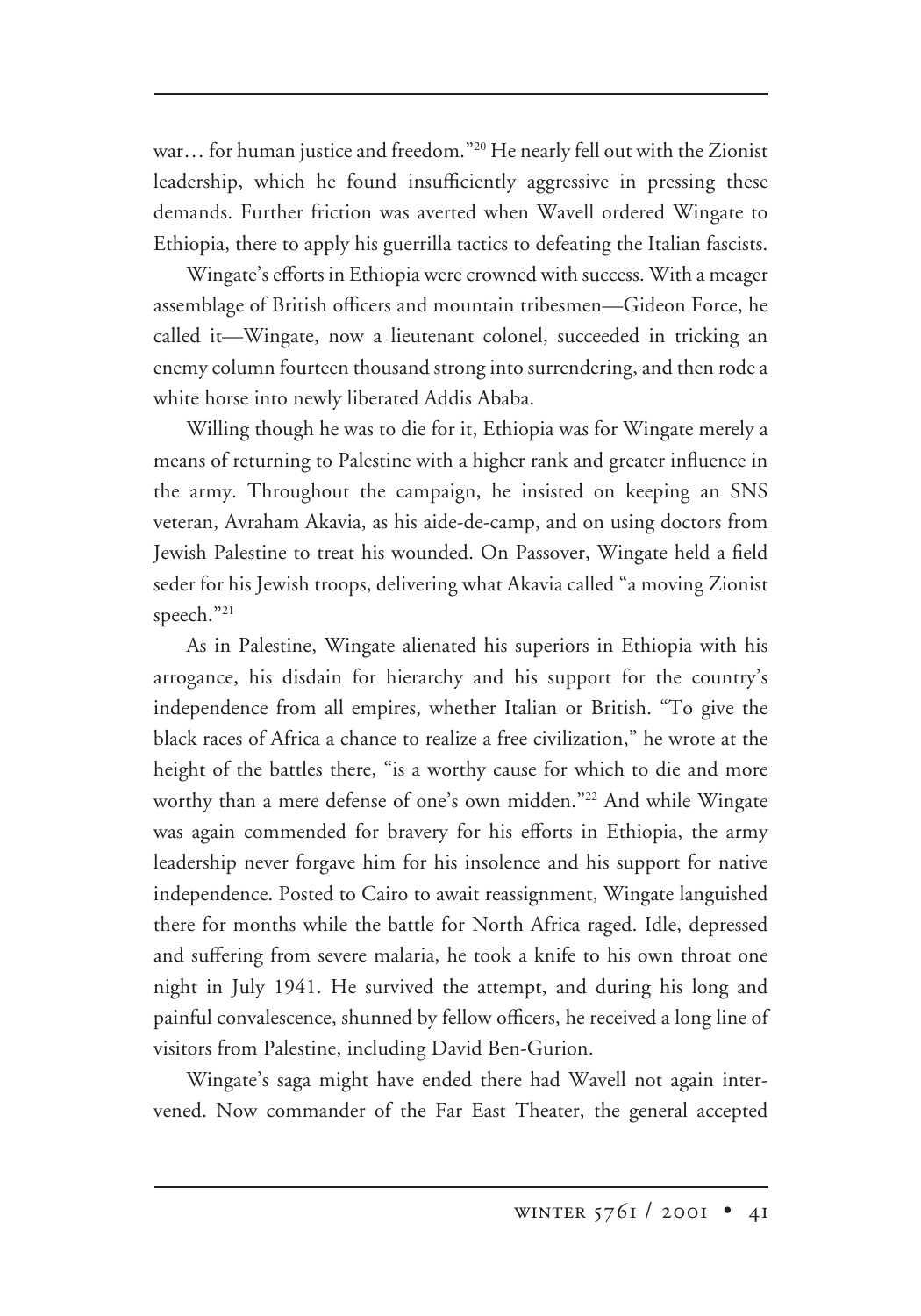Wingate's plan for a "long-range penetration unit" to work behind enemy lines in Burma. The Japanese, whom the British believed to be invincible in the jungle, were at the time poised to invade India. Wingate's raiders— "Chindits," he later called them, after the mythic Burmese lion—were something of a last hope. Though the army continued to resist his efforts, Wingate managed to construct his force and, in January 1943, march it across the Chinese Himalayas into Burma.

The fighting was brutal. A third of Wingate's men were lost, and most of the remainder rendered unfit for service. Yet the Chindits succeeded in thwarting Japan's invasion plans, and in shattering the myth of Japanese supremacy. Wingate returned to find himself a celebrity and a favorite of Prime Minister Churchill, who took him and Lorna to meet President Roosevelt at the Allied summit in Quebec. There, before the leaders of the free world, he presented his plan for using light, mobile forces to defeat the Japanese in Burma, and it was accepted. After years of vilification by his superiors in the army, Wingate was at last vindicated. But for him, the impact of his success was to be measured not in Burma but in Palestine. His dream remained to return to "Eretz Israel," as he referred to it, and to farm the soil until called upon to lead the Jewish army to victory and independence. In one of his last letters to Lorna, who was no less ardent a Zionist, Wingate wrote a transliteration of the Hebrew verse "If I forget thee, Jerusalem, let my right hand lose its strength," adding his prayer that "our lot takes us there together, to the place and the work we love."<sup>23</sup>

By early 1944, Wingate, now a major general, commanded a Chindit force four times as large as the first. He led his men back into Burma, but on March 24, while flying to a forward position, the Mitchell bomber carrying him crashed in the jungle. No identifiable remains of Wingate were ever found, save for his trademark pith helmet. Charges of foul play were later raised and never conclusively settled. Since five out of the nine men aboard the Mitchell bomber were Americans, their common remains—several pounds of bones—were interred at Arlington National Cemetery, far from the places in which Wingate was revered as a hero.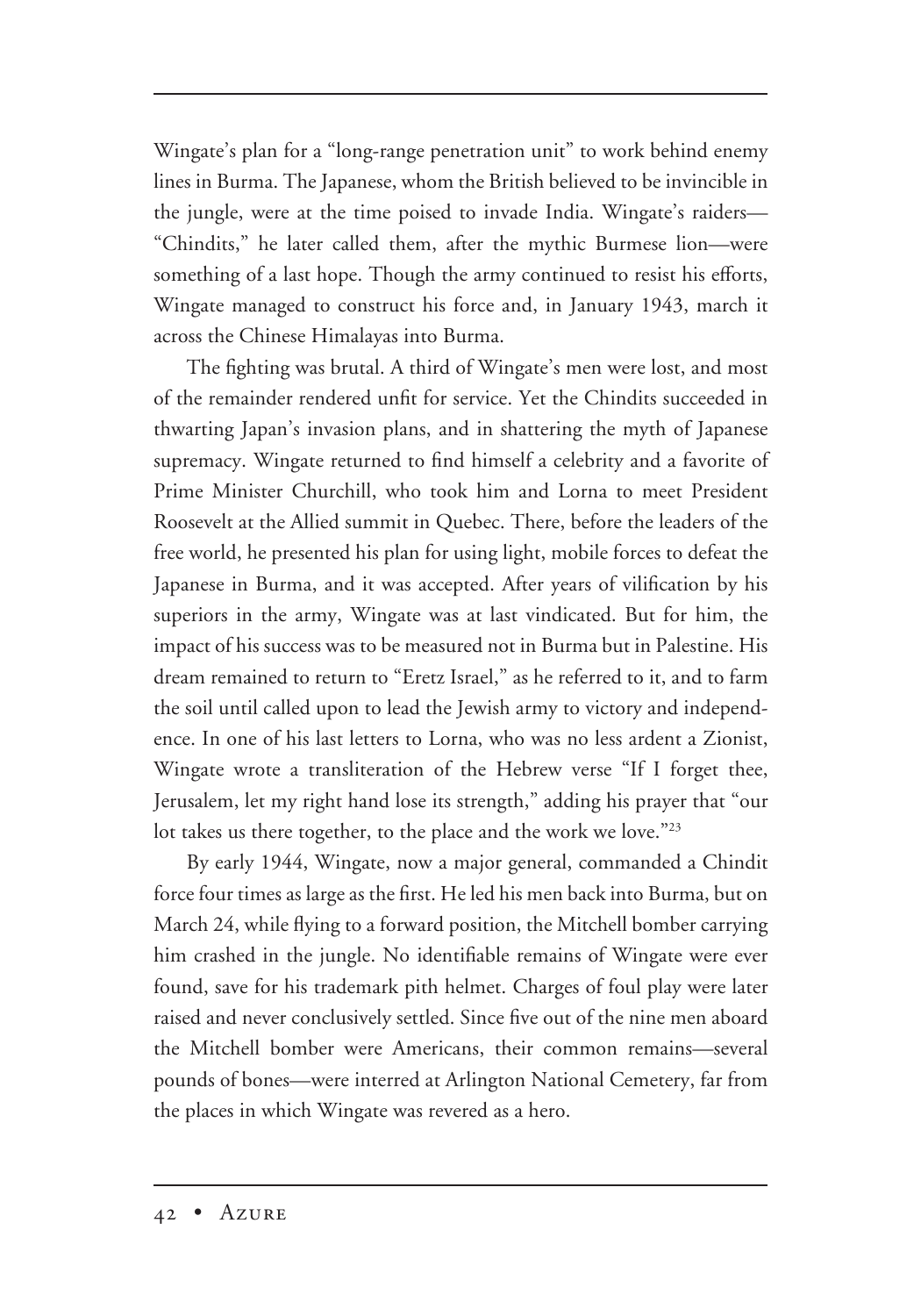Orde Wingate, who had just turned forty-one when he was killed, never saw his son Jonathan who was born two months later, nor did he see the birth of the Jewish state he so longed for. That state would memorialize him, though, in the Wingate sports village near Netanya and the Yemin Orde immigrants' school near Haifa, and in the names of dozens of streets and squares throughout the country.

The Wingate of *Fire in the Night* is an astounding, quirky and poignantly human figure, who stands in utter contrast to the cold and onedimensional killer depicted by Tom Segev in *Days of the Anemones*. It is tempting to explain the difference on the grounds that Segev had access to material from Hebrew-speaking soldiers and politicians who presumably observed Wingate's defects up close. Yet the Hebrew sources are overwhelmingly flattering to Wingate. The answer lies, rather, in the perspective that Segev brought to his writing, and in the way he used these sources.

For example, one of Segev's principal aims is to demonstrate that opposition to Wingate came not only from British higher-ups, but also from the Jewish leadership in Palestine. To this end, he quotes a senior *yishuv* leader, Moshe Shertok (later Sharett), telling the Jewish Agency Executive that Wingate's SNS efforts had encountered "serious obstacles from some of our best people," who claimed that operations of this sort "are not appropriate for us." Segev then paraphrases Shertok, writing: "They feared that it would spoil forever any chance of coexistence with the Arabs."24 But what Shertok really said was:

They [the operations] will invariably spoil relations with the neighboring Arab villages. These operations, they believe, can only be carried out by an army, and not by our settlements. The reason is that in many cases these operations do not receive the necessary support, not in their initial pioneering phases and not even later, when the operations are approved by the authorities.<sup>25</sup>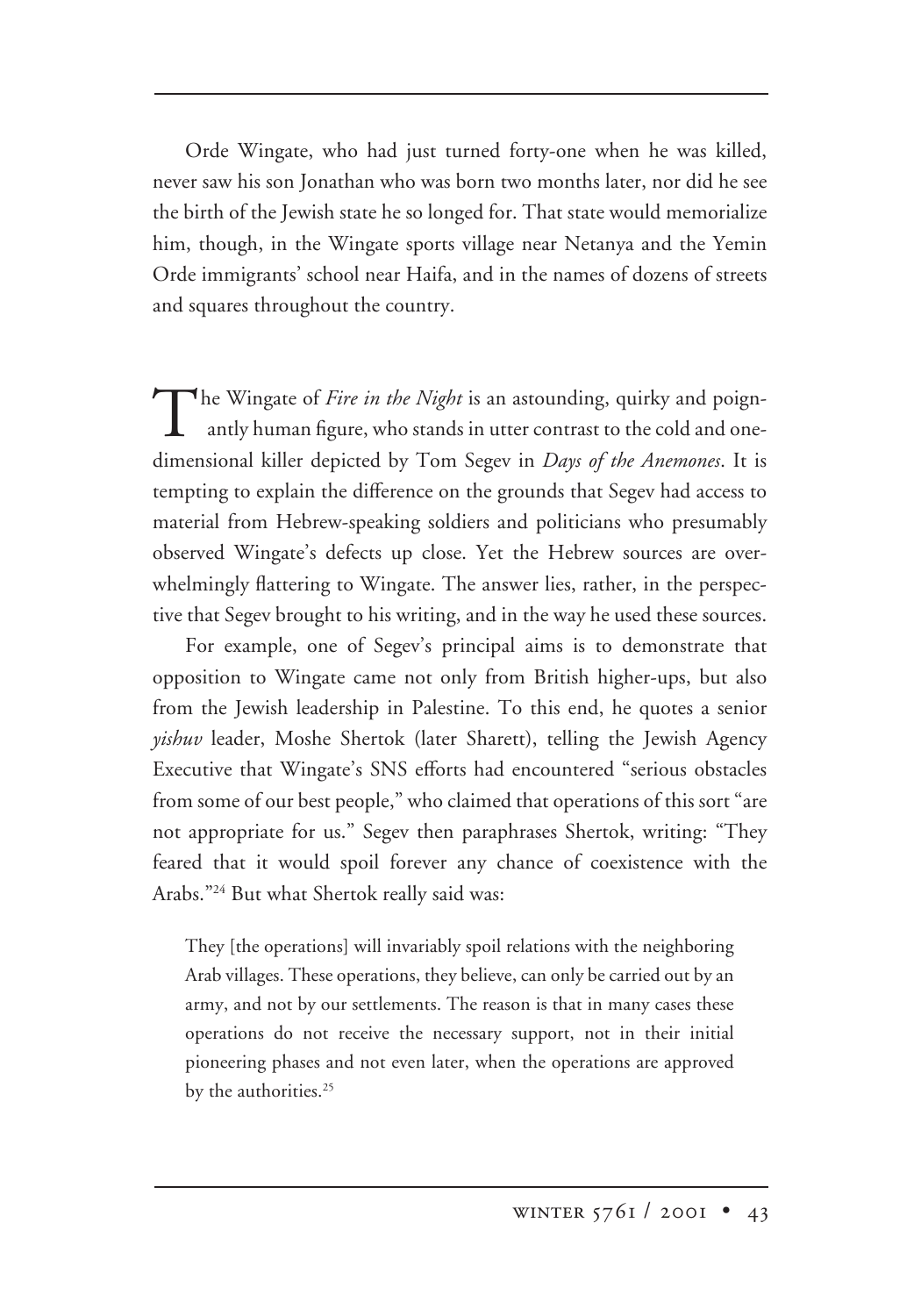In other words, the reason "some of our best people" opposed the SNS was not, as Segev claims, because they threatened Arab-Jewish harmony, but because the British were unwilling to back up the operations with sufficient firepower, leaving the settlements exposed. The problem was not that the SNS were too strong, but that they were not strong enough. Segev also chooses to omit Shertok's call, made in the same speech, for "expanding the range of operation and enhancing the offensive element in our defense power," as well as his depiction of Wingate as "that officer so committed to us in heart and soul."26

Similarly, Segev claims that Wingate's Jewish soldiers in the SNS accused him of being insane: "Behind his back, they said he was crazy," Segev writes.<sup>27</sup> A footnote to that assertion leads the reader to the testimony in the Central Zionist Archives of Haim Levkov, a member of the SNS who reported that another SNS fighter, Israel Carmi, had on one occasion referred to Wingate as "crazy" after an argument.<sup>28</sup> As it turns out, "They" did not call Wingate crazy behind his back. Only a single man did so, once, and that man, Israel Carmi, later became one of Wingate's most devoted followers, even writing a book filled with praise for his former commander.

Indeed, an inspection of the sources on which Segev draws to show that Wingate's men disapproved of their commander reveals repeated expressions of admiration for Wingate from those who served under him. Thus, Segev quotes from Zion Cohen's *From Teheran and Back* to buttress his allegations about Wingate's cruelty,<sup>29</sup> but he sidesteps Cohen's praise of Wingate as "a great and loyal friend of the Jewish people and of the Jewish *yishuv*… [who] laid the foundations of the Israel Defense Forces…."30 Nor is Segev interested in Haim Levkov's testimony when he speaks in admiration of Wingate: "Everything about his demeanor—his ability to advance without scouts, without fear—instilled in me a sense of confidence, that we were marching with a man who knew what lay ahead."31 Segev cites the testimony of another SNS member, identified only as "Efraim," to show that Wingate occasionally concocted harebrained battle plans that he never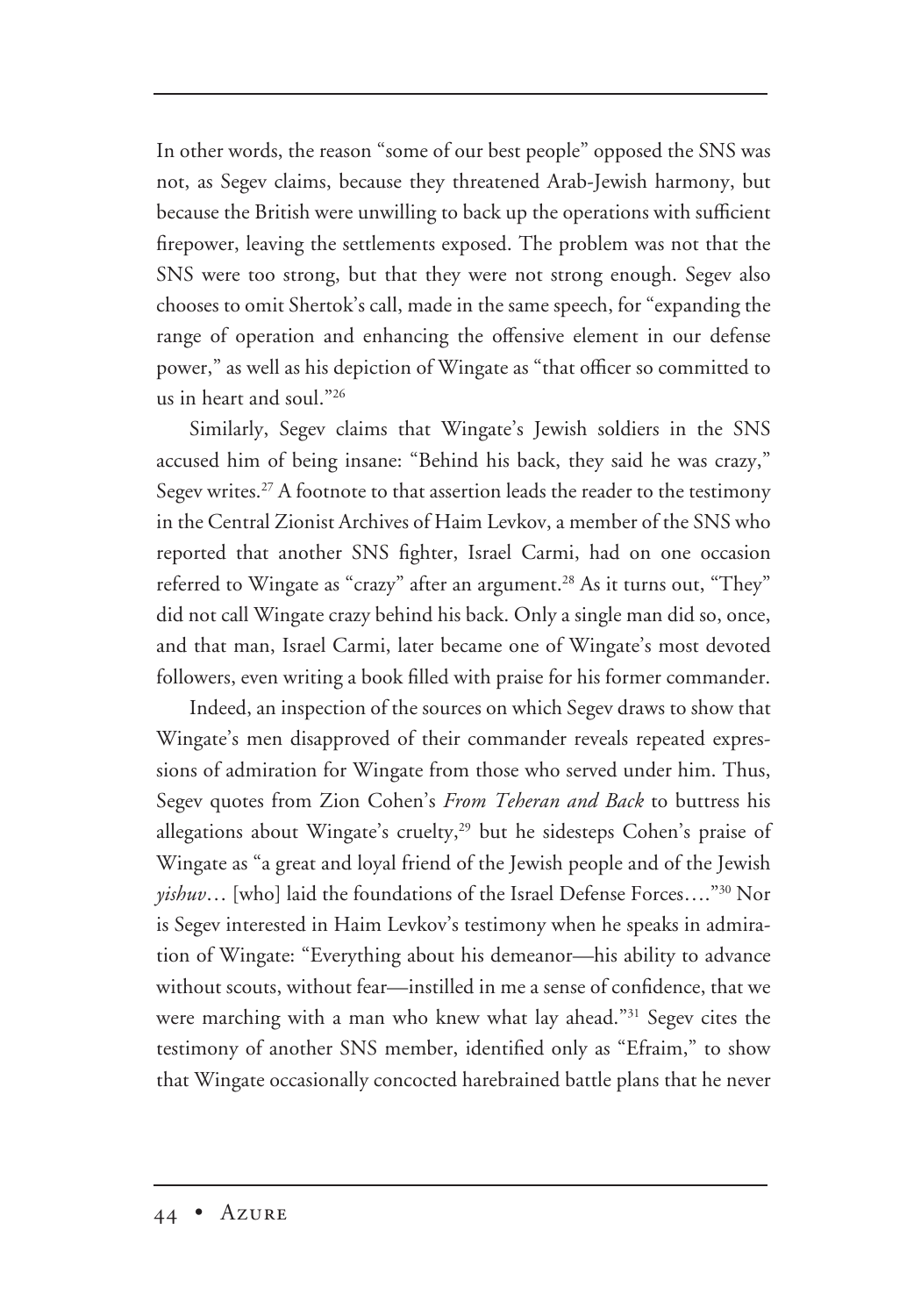carried out, $32$  yet ignored Efraim's observations about Wingate when they were positive, including the following:

It is difficult to gauge the impact of his [i.e., Wingate's] deeds and operations for the sake of our security, for the benefits he brought to our enterprise were great in such a short life. There is no real expression that can convey our feelings and respect for the man and his actions. All we can say, in our humble way, is that his example and his faith will stand before us forever, and that by their light we will continue to build and defend this  $land.<sup>33</sup>$ 

Segev likewise goes to extreme lengths to prove that Wingate was ruthless and cruel. One passage has Wingate storming into the Arab village of Danna, ordering the adult males to strip, and then whipping them. "It was a horrifying sight," recalls an SNS veteran in a testimony cited by Segev and filed in the Central Zionist Archives.<sup>34</sup> Yet a look at the file reveals that the SNS veteran never attributes these actions to Wingate, but rather to an unnamed "British officer." He describes the cold and rainy conditions in Danna that day, which would hardly accord with the two operations Wingate did conduct in the village, both in the summer. Finally, the testimony places the whipping incident at a time after October 1938, when Wingate was no longer in command of the SNS.<sup>35</sup>

This is not to say that Wingate was incapable of committing excesses. The Arab Revolt was a particularly brutal conflict in which it was rarely possible to distinguish combatants from civilians, and atrocities were commonplace on both sides. Indeed, one of the rampages Segev attributes to Wingate occurred immediately after the slaughter of nineteen Jews in Tiberias, eleven of whom were children burned to death in their beds. Moreover, as depicted in *Fire in the Night*, Wingate himself was continually tormented by the moral implications of his military actions, and sought to prevent innocent people from being harmed whenever possible. "Wingate had always stressed that the squads must not mistreat Arab prisoners or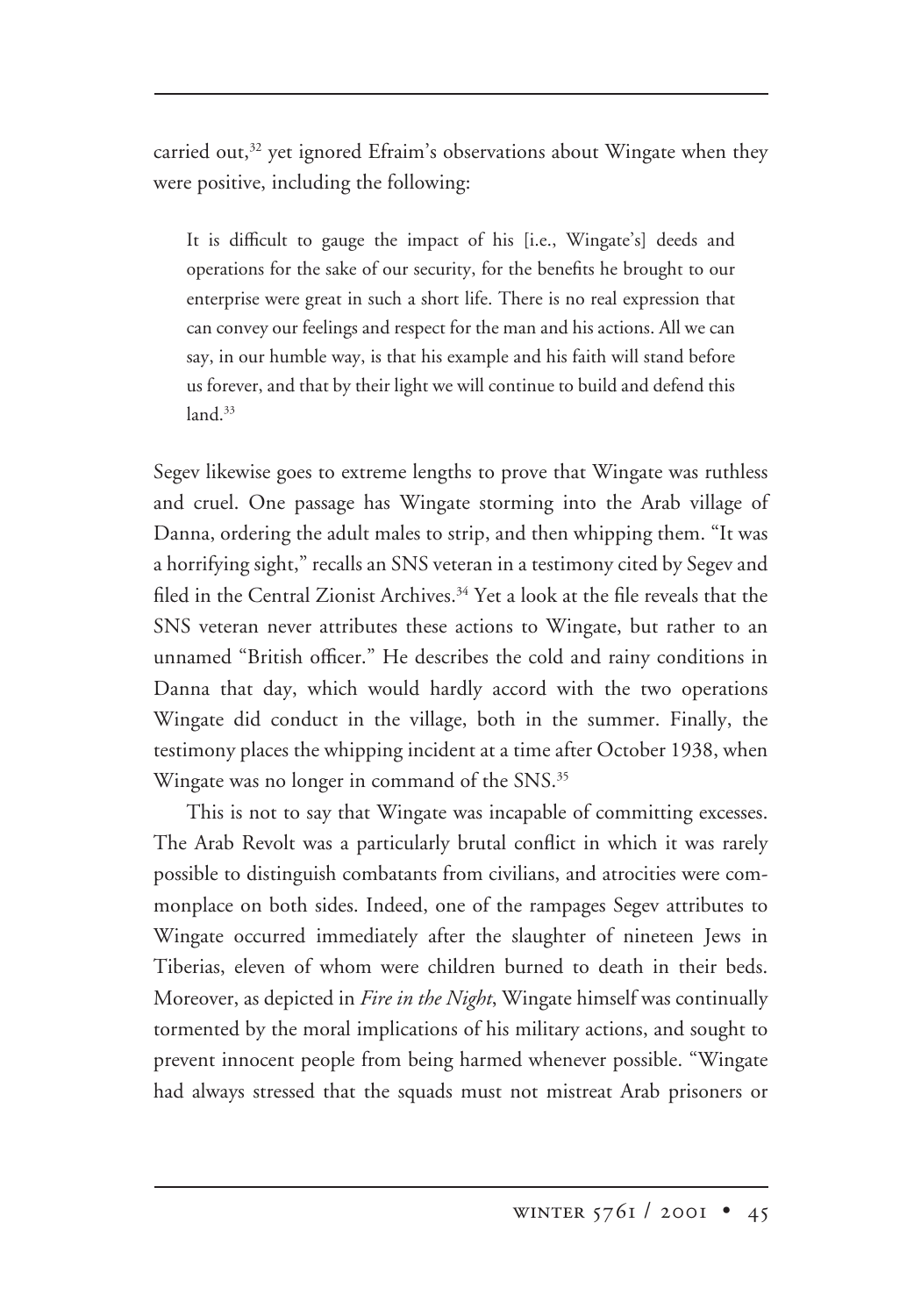civilians," Bierman and Smith write, even if he "did not always practice what he preached."<sup>36</sup> The authors quote Tzvi Brenner, who worked closely under Wingate in the SNS, as observing:

The problem of punishment and… the morality of battle was something which concerned Wingate greatly. On the one hand, he demanded that the innocent not be harmed. On the other hand, he knew that he faced a dilemma: Can one observe this rule in battle against gangs which receive assistance from the residents of the villages?<sup>37</sup>

This, of course, has been a central moral question facing military officers around the world, including in Israel, from Wingate's time until today: How is one to fight an enemy bent on blurring the lines between the military and civilian, and using that ambiguity to its advantage? To dismiss all operations on what appear to be "civilian" targets as morally indefensible, as Segev appears to do, is as unfair as it is simplistic in the context of a vicious guerrilla war such as the one in which Wingate was engaged.

Yet even if one grants that Wingate's behavior occasionally crossed the line of what was morally appropriate, there is still something misguided about placing these errors, as Segev and others do, at the heart of an overall assessment of the man's life and work. A clear example is a letter to the editor written by Tel Aviv University historian and geographer Dan Yahav, in reaction to a balanced and judicious review of *Fire in the Night* in February of this year by Benny Landau of *Ha'aretz*. <sup>38</sup> Yahav accused Landau of underemphasizing Wingate's negative features, and denounced Wingate as a man who "viewed reality through the sight of a gun," who "dealt in collective punishments, in harming innocent people, in looting, in arbitrary killing… and in unrestrained degradation."39

Such critics of Wingate ignore the fact that the British commander devoted himself to bringing independence to the Jews at a time when the use of force was an indispensable part of achieving this goal—and when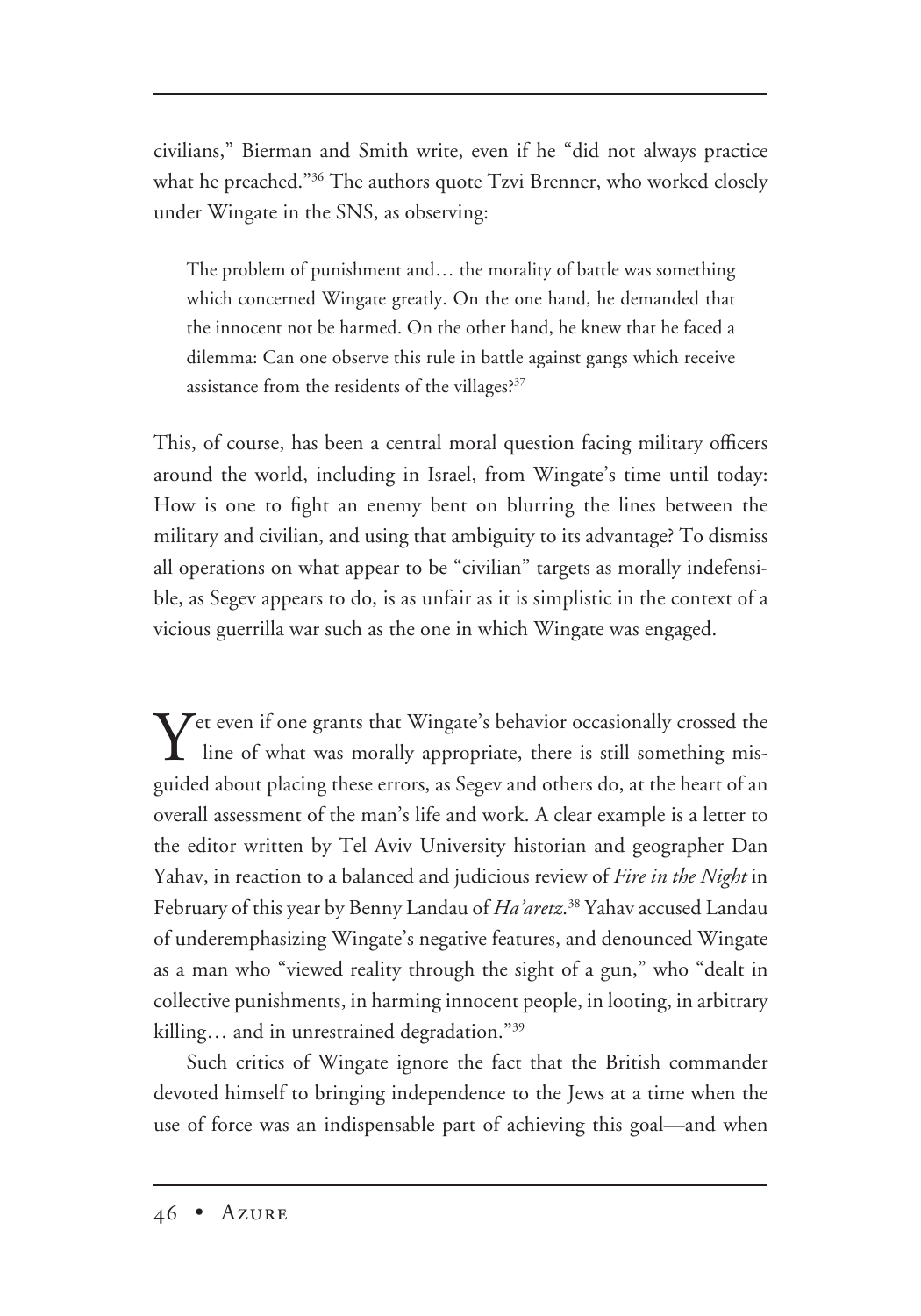virtually no one else was willing or able to give Palestinian Jewry the assistance they needed to achieve it. It is not as if there were dozens of brilliant British military men who, after the rise of Hitler, extended a hand to the Jews to help them. In fact, there was only one.

Viewed in this context, it is clear that Wingate's contribution to the cause of the Jewish state was decisive and enduring. Indeed, in spite of the criticism now being leveled against him, supporters of Zionism the world over continue to view Wingate much as he is portrayed in *Fire in the Night*: A complex figure, but one deserving of respect and gratitude.

That esteem was evident during my visit to the Arlington National Cemetery. Locating a particular grave among the endless and indistinguishable rows can prove daunting, but I was able to find Wingate's easily. His tomb, alone, was adorned with a number of the small stones that Jews traditionally leave after visiting a gravesite. And under one of those stones, I found a handwritten note. Crumpled, washed out by rain, only a single word of it was still legible. *Layedid*, it said in Hebrew. *To the Friend*.

## *Notes*

1. John Bierman and Colin Smith, *Fire in the Night: Wingate of Burma, Ethiopia and Zion* (New York: Random House, 1999).

2. Charles Rolo, *Wingate's Raiders* (London: Harrap, 1944); Bernard Fergusson, *Beyond the Chindwin* (London: Collins, 1945); Bernard Fergusson, *The Wild Green Earth* (London: Collins, 1946); Wilfred G. Burchett, *Wingate's Phantom Army* (Bombay: Thacker, 1944); Leonard Mosley, *Gideon Goes to War* (London: Barker, 1955).

*Michael B. Oren is a Senior Fellow at The Shalem Center in Jerusalem, and a Contributing Editor of* Azure*.*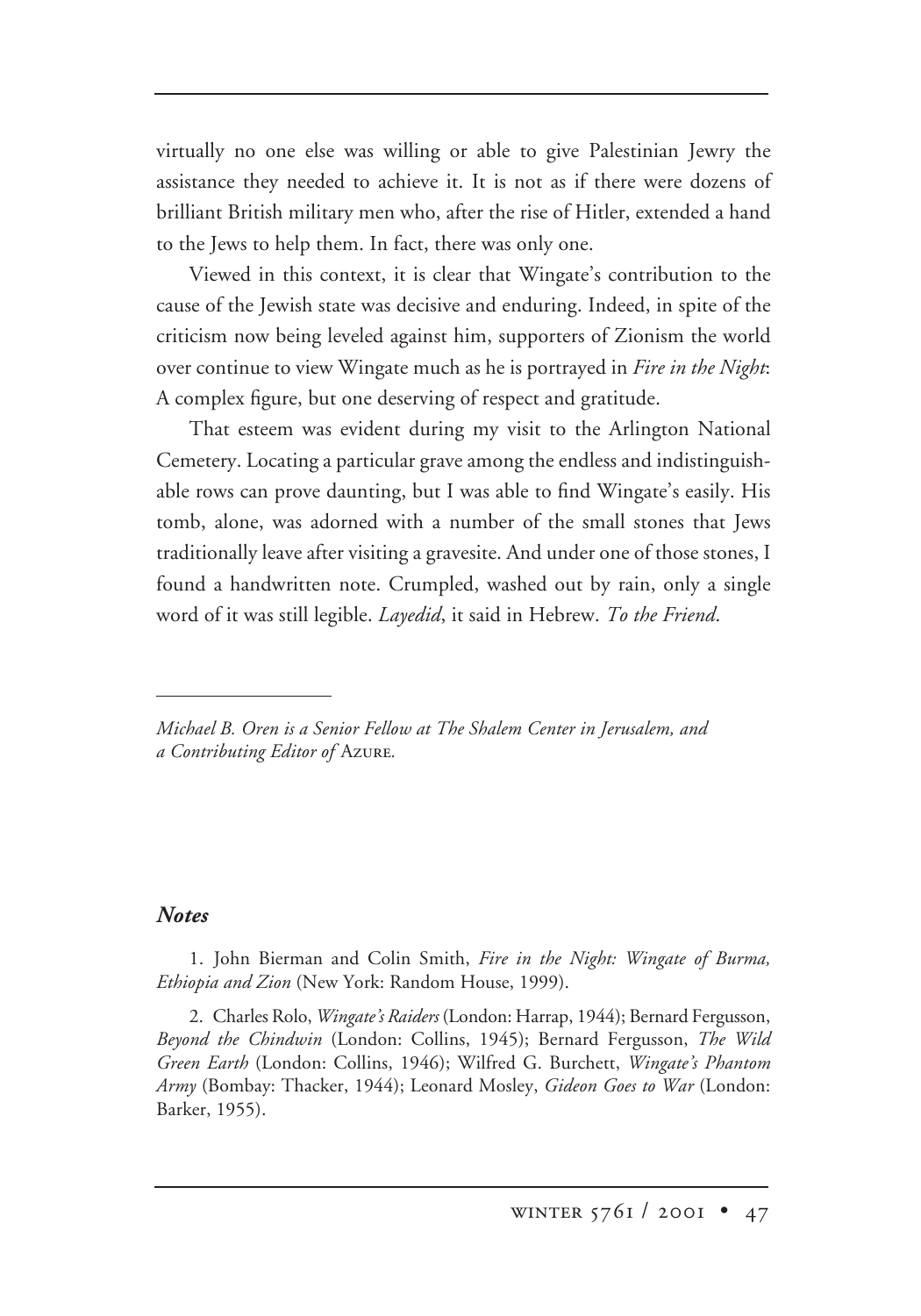3. I.S.O. Playfair, ed., *The Mediterranean and the Middle East* (London: H.M. Stationery Office, 1954), vol. i; S. Woodburn Kirby, ed., *The War Against Japan* (London: H.M. Stationery Office, 1957).

4. Peter Mead, *Orde Wingate and the Historians* (Braunton: Merlin, 1987); David Rooney, *Wingate and the Chindits: Redressing the Balance* (London: Arms and Armour, 1994); Christopher Sykes, *Orde Wingate* (London: Collins, 1959); Trevor Royle, *Orde Wingate: Irregular Soldier* (London: Weidenfeld and Nicolson, 1995).

5. Israel Carmi, *In the Path of Fighters* (Tel Aviv: Ministry of Defense, 1960) [Hebrew]; Avraham Akavia, *Orde Wingate: His Life and Works* (Tel Aviv: Ministry of Defense, 1993). [Hebrew]

6. Tom Segev, "When the High Commissioner Had a Toothache," *Ha'aretz*, March 13, 1999.

7. Tom Segev, *Days of the Anemones: Palestine During the Mandatory Period* (Jerusalem: Keter, 1999), pp. 348-349, 387. [Hebrew]

8. Gideon Levy, "When Will They Teach It in School?" *Ha'aretz*, June 27, 1999.

9. Yehiam Padan, "The Rabbi, the Grandson and the Angel," *Ha'aretz*, August 18, 1999.

10. *A World of Changes* (Jerusalem: Ministry of Education, Culture and Sport and Ma'alot Publishers, 1999). [Hebrew]

11. Bierman and Smith, *Fire in the Night*, pp. 379, 388, 76.

- 12. Bierman and Smith, *Fire in the Night*, p. 11.
- 13. Bierman and Smith, *Fire in the Night*, p. 41.
- 14. Royle, *Irregular Soldier*, p. 105.
- 15. Bierman and Smith, *Fire in the Night*, p. 66.

16. Bierman and Smith, *Fire in the Night*, p. 113.

17. Bierman and Smith, *Fire in the Night*, pp. 102, 109, 93.

18. Bierman and Smith, *Fire in the Night*, p. 115.

- 19. Bierman and Smith, *Fire in the Night*, pp. 115-116.
- 20. Bierman and Smith, *Fire in the Night*, p. 138.
- 21. Bierman and Smith, *Fire in the Night*, p. 208.
- 22. Bierman and Smith, *Fire in the Night*, p. 190.